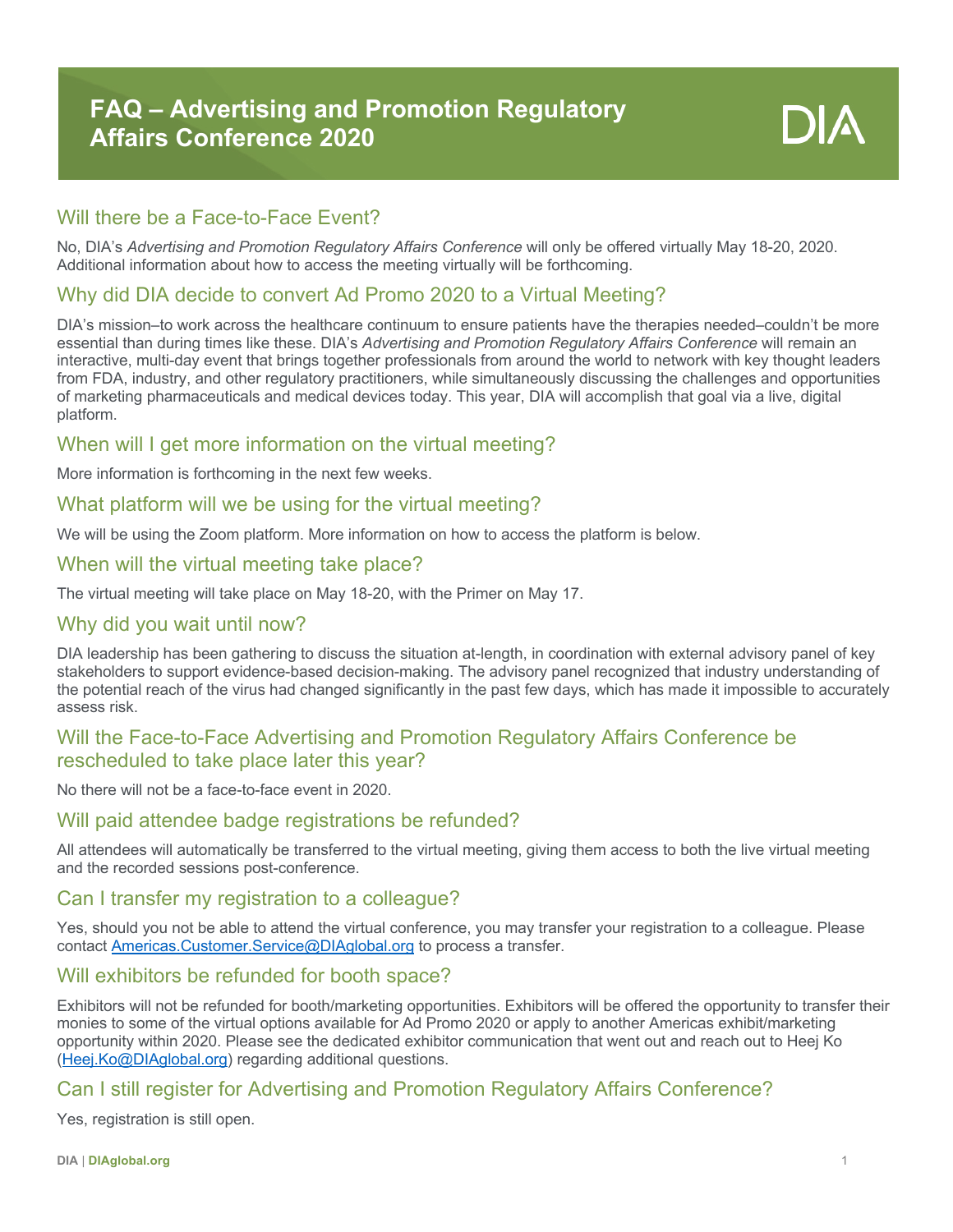

# Can I transfer my meeting registration to a different DIA event?

No, you will not be able to transfer your registration for a different DIA Event. Your registration will be transferred to the virtual meeting.

#### What if I can't attend the virtual meeting live? Will sessions be recorded?

Yes, all sessions presented virtually will be recorded and made available post-conference.

#### When will the recordings be made available?

We expect all recordings to be made available no more than three weeks after the live virtual meeting ends.

#### How can I network Virtually?

The DIA Global App for Ad Promo 2020 will be available during the conference. Feel free to post on the networking page, or in the Channels features. Each track will have a featured channel so you can network with other individuals regarding questions or comments about sessions, topics, etc.

DIA Global App login information will be sent out closer to the virtual meeting with login/password information to the email associated with your order. Please check your SPAM Filter as this email comes from the App provider DoubleDutch.

We are also looking into other networking options for the Virtual Event.

# Which sessions are available virtually?

DIA will be releasing a virtual meeting agenda in the next few weeks which will include all sessions that are available live virtually.

# Can I claim CE for sessions I participated in for the live virtual meeting?

Yes. We will be able to offer IACET and ACPE credit for all sessions attended during the live virtual meeting. The CE Portal will open **June 3, 2020**. There will be a CE Attendance form you will need to complete and send back to NAEvents@diaglobal.org for the sessions you attended by **May 27, 2020**, so your attendance can be loaded into the system in time for the portal to open.

# Can I claim CE for viewing recorded sessions after the Live Webinar?

Each session will be assembled into a combined recording. Credit will be available once a recording has been viewed and an assessment completed.

# What are the technical requirements to attend the virtual Advertising and Promotion Regulatory Affairs Conference?

Additional information on how to attend the conference live will be sent to all attendees in the next few weeks.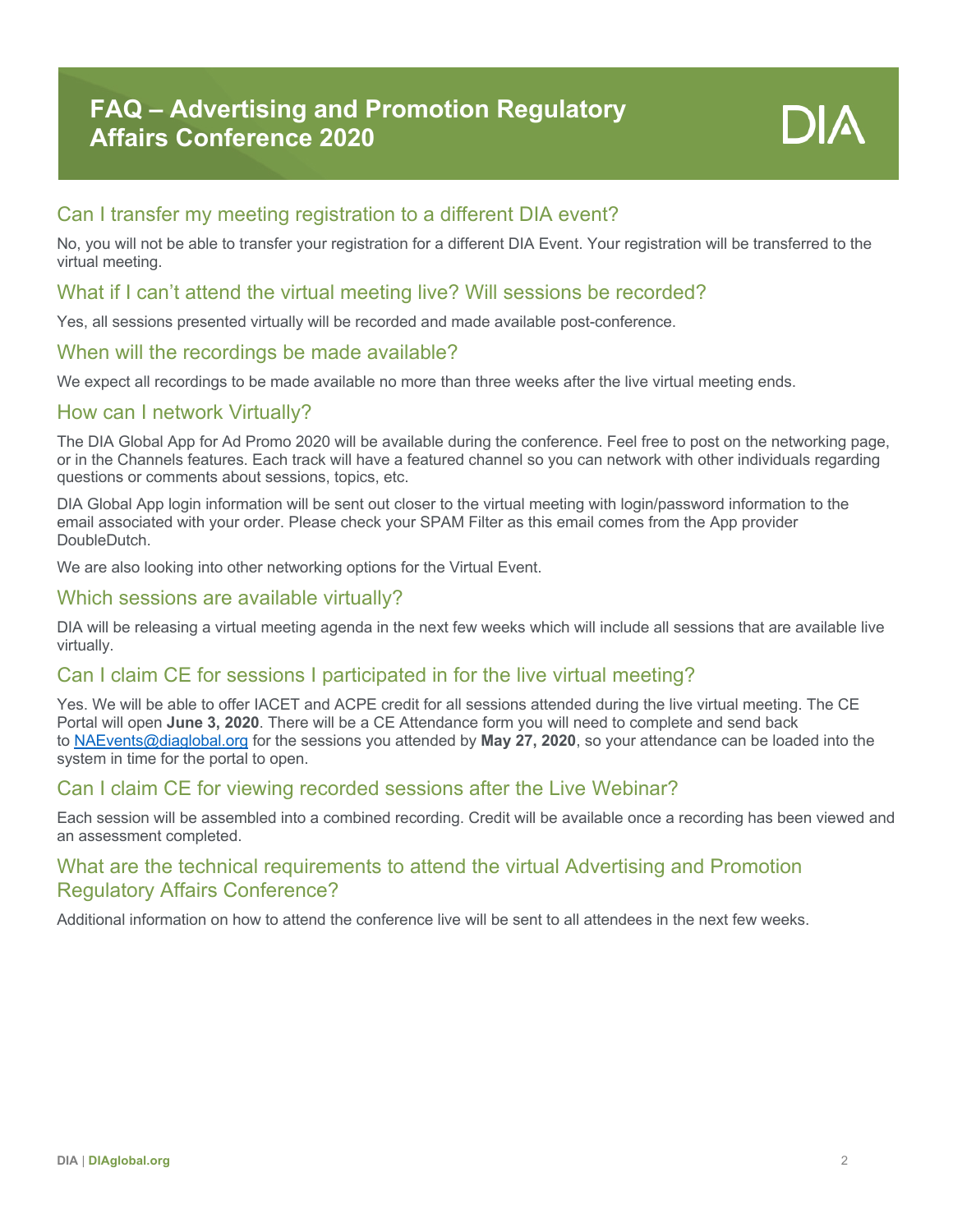# How to join the Virtual Meeting

# **Overview**

Registered attendees to DIA's *Advertising and Promotion Regulatory Affairs Conference* have the option to participate virtually through a secure online webinar service. If you are joining as a virtual attendee, you can view presentations and hear presenters. You can also participate using the 'raise your hand' function and send messages to other functions. Some attendee controls may not be available (mute/unmute) as they will be controlled by the host.

# Before the Virtual Meeting

- 1. You will need a computer, tablet, or smartphone with speaker or headphones. You will have the opportunity to check your audio immediately upon joining the virtual meeting session.
- 2. If this is your first Zoom meeting/webinar you will need to download the Zoom Client for Meetings (Access here). Otherwise, you will be prompted to download and install Zoom when you click a *join* link.
- 3. You will receive links to join a virtual meeting session in the online meeting agenda as well as in daily email send during the meeting event.

#### Joining a Live Webinar Session

- 1. To join the webinar, click the *Join Webinar* link provided you in the online agenda. The agenda will also be sent to you daily during the virtual meeting via email and the webinar links will also be provided in the email.
- 2. If the "Zoom Client for Meetings" token has not been installed on your device, the web browser client will download automatically when you start or join your first Zoom meeting.
- 3. Depending on your default web browser, you may be prompted to open Zoom. Click *Allow***.**



4. If prompted, enter your name and email address, then click *Join Webinar* or tap *Join***.**

After joining, if the host hasn't started broadcasting the webinar you will receive the following message.

# Please wait for the host to start this webinar.